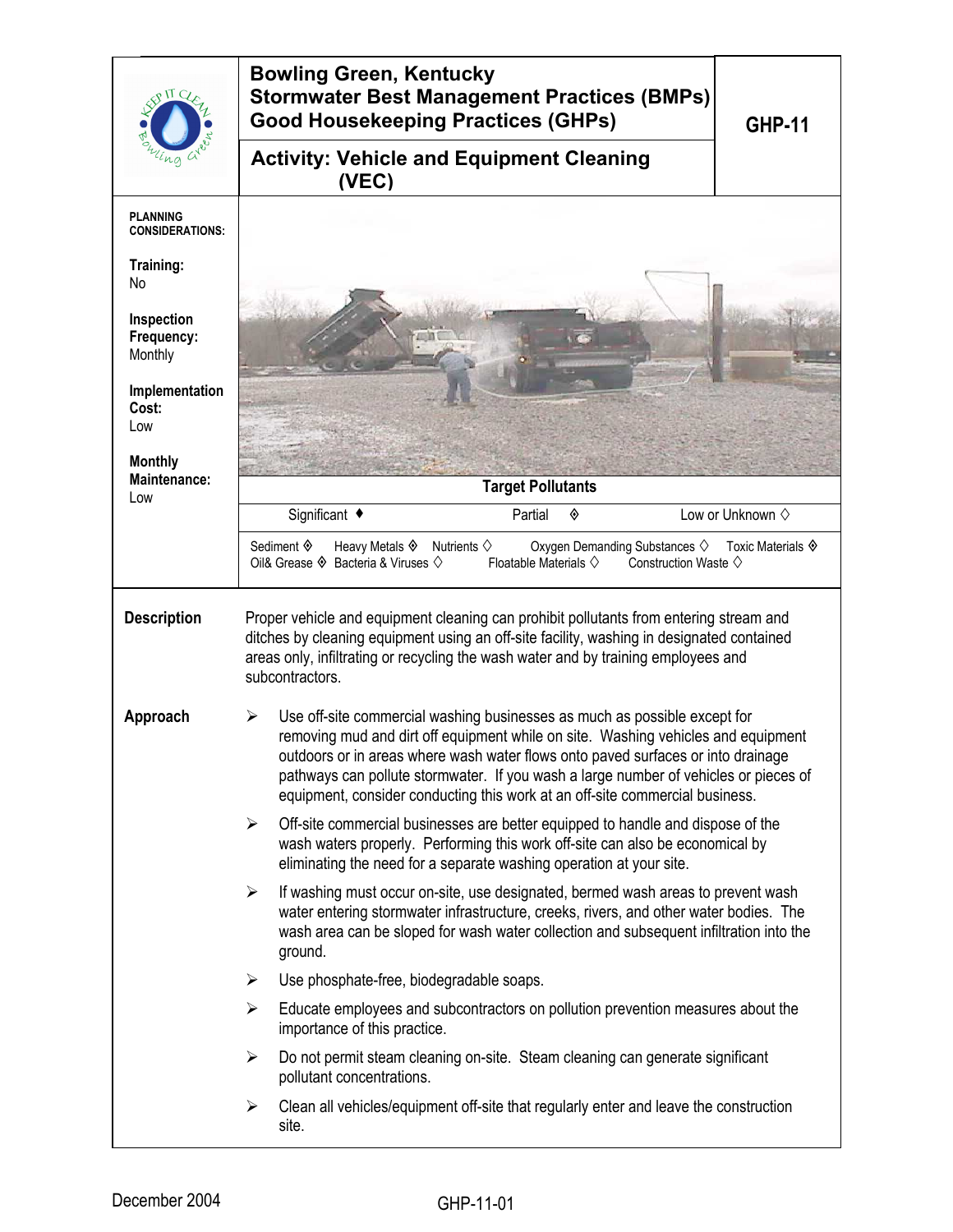|                      |   | <b>Activity: Vehicle and Equipment Cleaning</b>                                                                                                                                                                                                                                                                                                                                                                                                                                                                                                                                                                                                                                             | <b>GHP-11</b> |  |  |
|----------------------|---|---------------------------------------------------------------------------------------------------------------------------------------------------------------------------------------------------------------------------------------------------------------------------------------------------------------------------------------------------------------------------------------------------------------------------------------------------------------------------------------------------------------------------------------------------------------------------------------------------------------------------------------------------------------------------------------------|---------------|--|--|
| Approach<br>(cont'd) | ➤ | When vehicle/equipment washing/cleaning must occur on-site, and the operation<br>cannot be located within a structure or building equipped with sanitary sewer facilities,<br>the outside cleaning area shall have the following characteristics:<br>1. Located away from storm drain inlets, drainage facilities, or watercourses;<br>2. Paved with concrete or asphalt, or stabilized with an aggregate base;<br>3. Configured wash area with a sump to allow collection and disposal of wash water;<br>4. Discharge wash water to a sanitary or process waste sewer (where permitted), or<br>to a dead end sump. Wash waters shall not be discharged to storm drains or<br>watercourses. |               |  |  |
|                      |   | When cleaning vehicles/equipment with water:<br>1. Use as little water as possible to avoid having to install erosion and sediment<br>controls for the wash area. High-pressure sprayers may use less water than a<br>hose, and should be considered.<br>2. Use positive shutoff valve to minimize water usage.                                                                                                                                                                                                                                                                                                                                                                             |               |  |  |
|                      | ➤ | DO NOT use solvents to clean vehicles/equipment on site.                                                                                                                                                                                                                                                                                                                                                                                                                                                                                                                                                                                                                                    |               |  |  |
| <b>Maintenance</b>   | ➤ | Minimal, some berm repair may be necessary, inspect weekly.                                                                                                                                                                                                                                                                                                                                                                                                                                                                                                                                                                                                                                 |               |  |  |
|                      | ➤ | Service sump regularly.                                                                                                                                                                                                                                                                                                                                                                                                                                                                                                                                                                                                                                                                     |               |  |  |
| Inspection           |   |                                                                                                                                                                                                                                                                                                                                                                                                                                                                                                                                                                                                                                                                                             |               |  |  |
| <b>Checklist</b>     | ப | No phosphate-free, biodegradable soaps are being used.<br>Vehicles and equipment are sent off-site using the stabilized construction entrance<br>and mud tracking removal.                                                                                                                                                                                                                                                                                                                                                                                                                                                                                                                  |               |  |  |
|                      | ப | The local sewer authority has been contacted and is aware of all pretreatment and<br>monitoring of wash water discharges to the sanitary sewer.                                                                                                                                                                                                                                                                                                                                                                                                                                                                                                                                             |               |  |  |
|                      |   |                                                                                                                                                                                                                                                                                                                                                                                                                                                                                                                                                                                                                                                                                             |               |  |  |
|                      |   |                                                                                                                                                                                                                                                                                                                                                                                                                                                                                                                                                                                                                                                                                             |               |  |  |
|                      |   |                                                                                                                                                                                                                                                                                                                                                                                                                                                                                                                                                                                                                                                                                             |               |  |  |
|                      |   |                                                                                                                                                                                                                                                                                                                                                                                                                                                                                                                                                                                                                                                                                             |               |  |  |
|                      |   |                                                                                                                                                                                                                                                                                                                                                                                                                                                                                                                                                                                                                                                                                             |               |  |  |
|                      |   |                                                                                                                                                                                                                                                                                                                                                                                                                                                                                                                                                                                                                                                                                             |               |  |  |
|                      |   |                                                                                                                                                                                                                                                                                                                                                                                                                                                                                                                                                                                                                                                                                             |               |  |  |
|                      |   |                                                                                                                                                                                                                                                                                                                                                                                                                                                                                                                                                                                                                                                                                             |               |  |  |